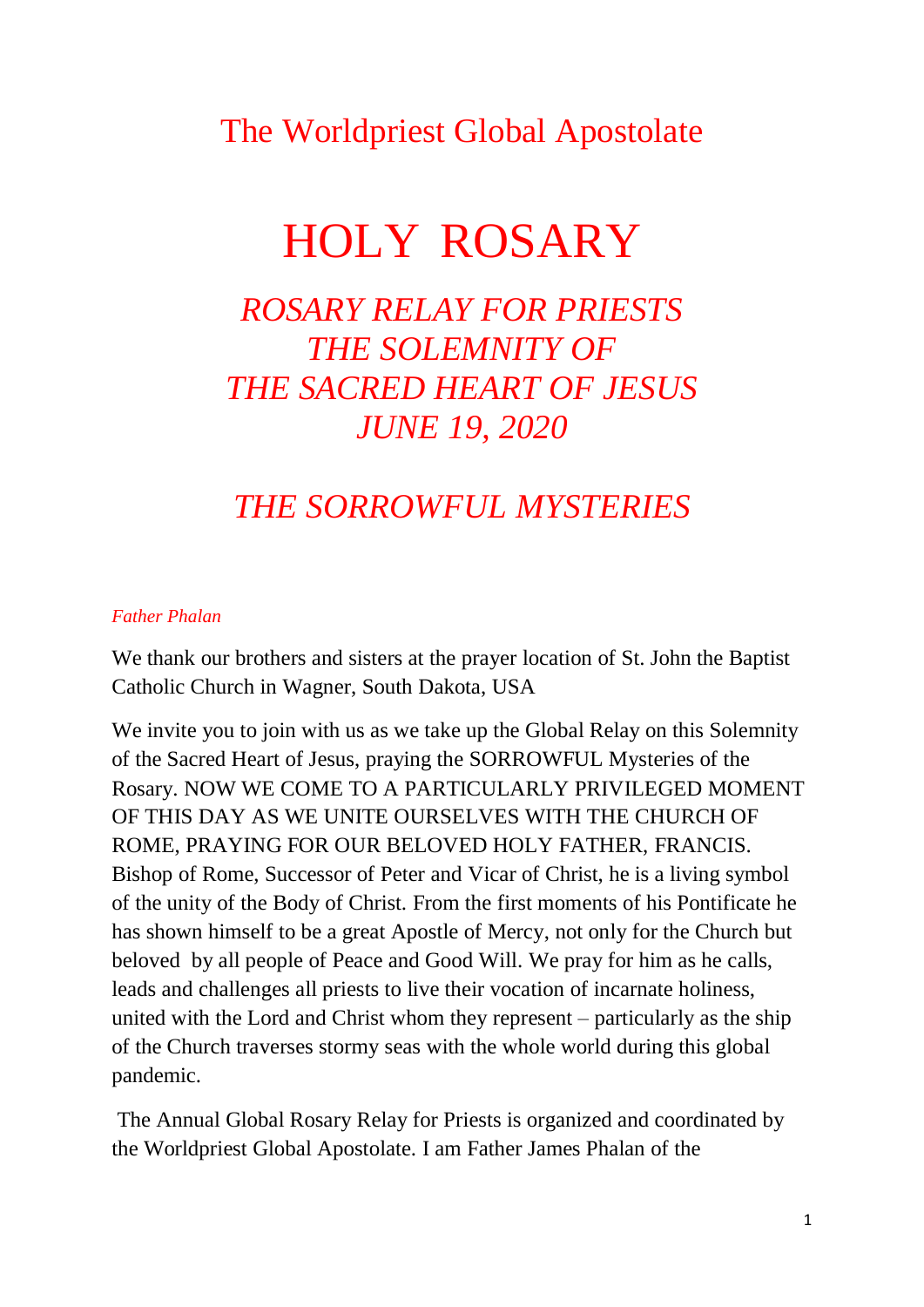Congregation of Holy Cross, National Director of the Family Rosary in the United States.

Wherever in the world you are located, please join us in prayer on this special day of prayer for our Priests.

Pope Francis each year imparts his Apostolic Blessing on Annual Global Rosary Relay for Priests and those who pray for it. NOW, WE, IN TURN, RETURN THIS BLESSING UPON HIM, as thousands of the faithful who look to him for wisdom and guidance in a very complex world:

#### **In the name of the Father, and of the Son and of the Holy Spirit. Amen.**

believe in God, the Father almighty, Creator of heaven and earth, and in Jesus Christ, his only Son, our Lord, who was conceived by the Holy Spirit, born of the Virgin Mary, suffered under Pontius Pilate, was crucified, died and was buried; he descended into hell; on the third day he rose again from the dead; he ascended into heaven, and is seated at the right hand of God the Father almighty; from there he will come to judge the living and the dead. I believe in the Holy Spirit, the holy catholic Church, the communion of saints, the forgiveness of sins, the resurrection of the body, and life everlasting. Amen I

#### WE PRAY FOR ALL THE INTENTIONS OF THE HOLY FATHER

OUR FATHER, Who art in heaven, Hallowed be Thy Name. Thy Kingdom come, Thy Will be done, On earth as it is in Heaven. Give us this day, our daily bread, And forgive us our trespasses, as we forgive those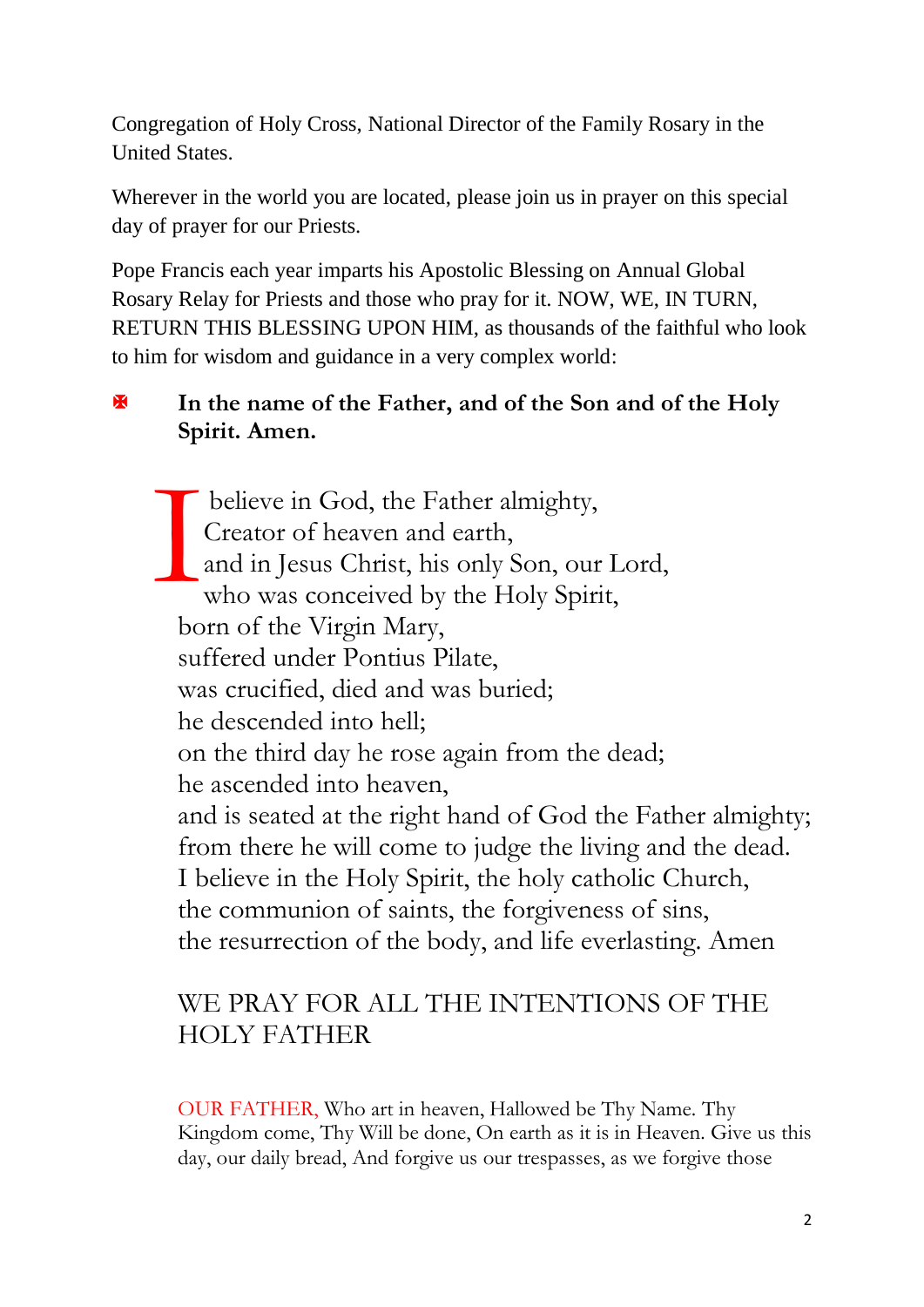who trespass against us. And lead us not into temptation, but deliver us from evil. Amen.

HAIL MARY, Full of Grace, The Lord is with thee. Blessed art thou among women, and blessed is the fruit of thy womb, Jesus. Holy Mary, Mother of God, pray for us sinners now, and at the hour of death. Amen.

HAIL MARY, Full of Grace, The Lord is with thee. Blessed art thou among women, and blessed is the fruit of thy womb, Jesus. Holy Mary, Mother of God, pray for us sinners now, and at the hour of death. Amen.

HAIL MARY, Full of Grace, The Lord is with thee. Blessed art thou among women, and blessed is the fruit of thy womb, Jesus. Holy Mary, Mother of God, pray for us sinners now, and at the hour of death. Amen.

GLORY BE to the Father, and to the Son, and to the Holy Spirit. As it was in the beginning, is now, and ever shall be, world without end. Amen.

#### The First Sorrowful Mystery

#### **THE AGONY IN THE GARDEN**

As we see Christ in the garden with our mind's eye, we hear these words from the Book of the Prophet Isaiah (Is 53: 5):

But he was wounded for our transgressions, crushed for our iniquities; upon him was the punishment that made us whole, and by his bruises we are healed.

Father, through the intercession of your Holy Mother, continue to give Pope Francis the strength to unite himself with Christ, the Servant who takes on our sin and our pain in order to heal this wounded world and our hurting hearts. Give us the strength to to unite all our sufferings with your Crucified Son.

… The decade is prayed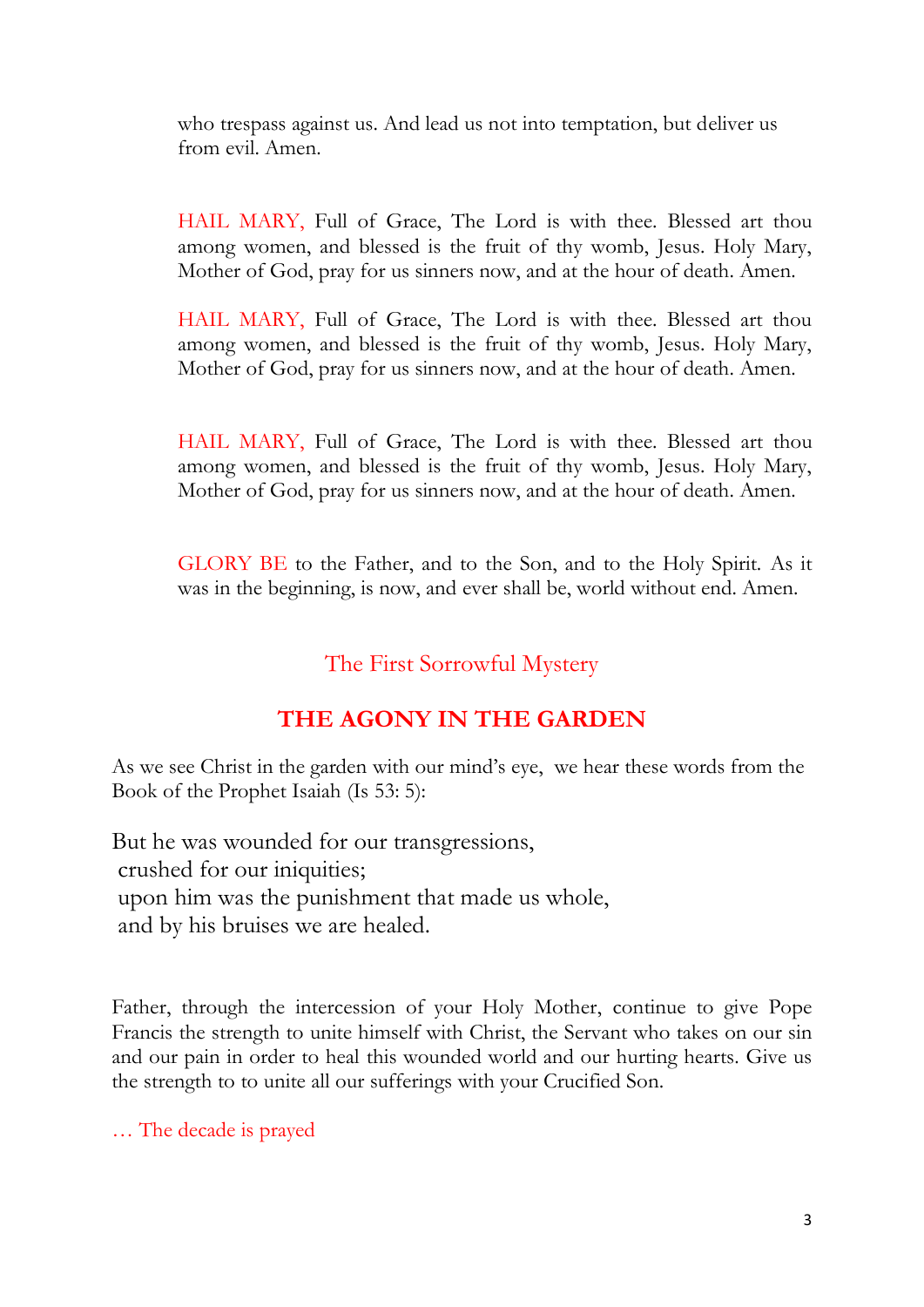#### The Second Sorrowful Mystery

#### **THE SCOURGING AT THE PILLAR**

As we see Christ's scourging with our mind's eye, hear these words from the Gospel according to Saint John (John 15:12-13):

"This is my commandment, that you love one another as I have loved you. No one has greater love than this, to lay down one's life for one's friends. You are my friends if you do what I command you.

Father, through the intercession of our Holy Mother, continue to grant Pope Francis the FORTITUDE AND WISDOM he needs to call the Church and the world to self giving, self sacrificing love, in the face of forces that promote pride and thrive on using others.

… The decade is prayed

#### The Third Sorrowful Mystery

#### **THE CROWNING WITH THORNS**

As with our mind's eye we see Christ crowned, we hear from the Gospel according to Saint Matthew (Matt 11: 28-29):

"Come to me, all you that are weary and are carrying heavy burdens, and I will give you rest. Take my yoke upon you, and learn from me; for I am gentle and humble in heart, and you will find rest for your souls. For my yoke is easy, and my burden is light."

O Lord, Pope Francis has been so faithful to you by insisting that we cherish the humble and the weak of this world. Give him and all the Church the grace always to be your hands and feet reaching out to those in need by words and actions that are at once humble and strong.

… The decade is prayed

#### The Fourth Sorrowful Mystery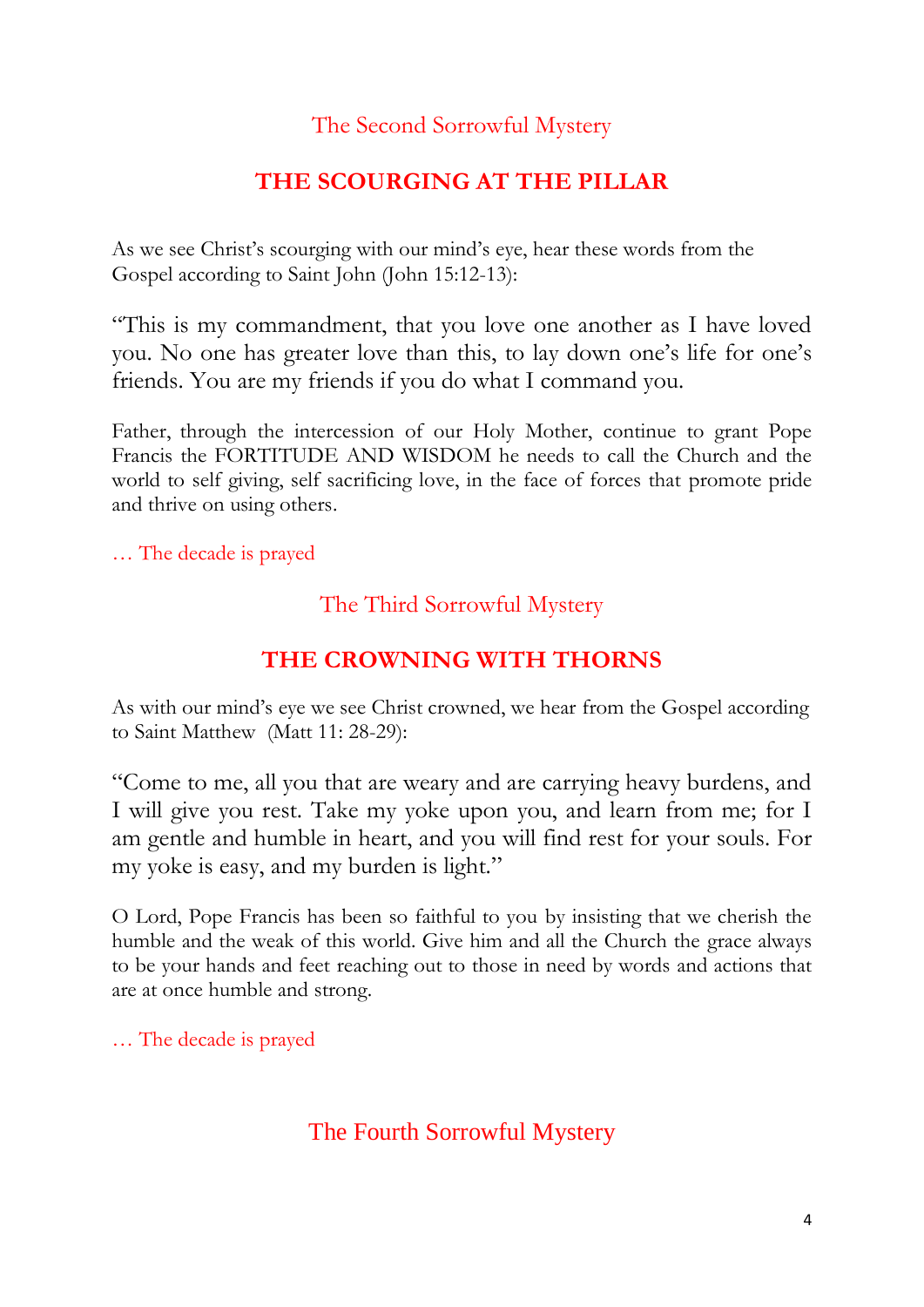#### **JESUS CARRIES THE CROSS**

As with our mind's eye we see Christ carrying his cross, we hear from the First Letter of Paul to the Corinthians (1 Cor 13: 4-7):

Love is patient; love is kind; love is not envious or boastful or arrogant or rude. It does not insist on its own way; it is not irritable or resentful; it does not rejoice in wrongdoing, but rejoices in the truth. It bears all things, believes all things, hopes all things, endures all things.

Father, keep filling the heart of Pope Francis and our hearts too with the Spirit of your Son so that we may always live MERCY and show MERCY.

… The decade is prayed

#### The Fifth Sorrowful Mystery

### **JESUS DIES ON THE CROSS**

From the Letter of Saint Paul to the Galatians (Gal 6: 14-17):

May I never boast of anything except the cross of our Lord Jesus Christ, by which the world has been crucified to me, and I to the world. For neither circumcision nor uncircumcision is anything; but a new creation is everything! As for those who will follow this rule—peace be upon them, and mercy, and upon the Israel of God.

 From now on, let no one make trouble for me; for I carry the marks of Jesus branded on my body.

Father, with the faith of the Mary, Mother of the Church who stood at side of the Cross, keep making Pope Francis and the whole Church a great light that to see Christ's Paschal Journey as the way our world must come to embrace always, but especially now as we traverse the difficult terrain of the global pandemic we now suffer.

… The decade is prayed

*FATHER PHALAN CONTINUES (– TILL THE END)*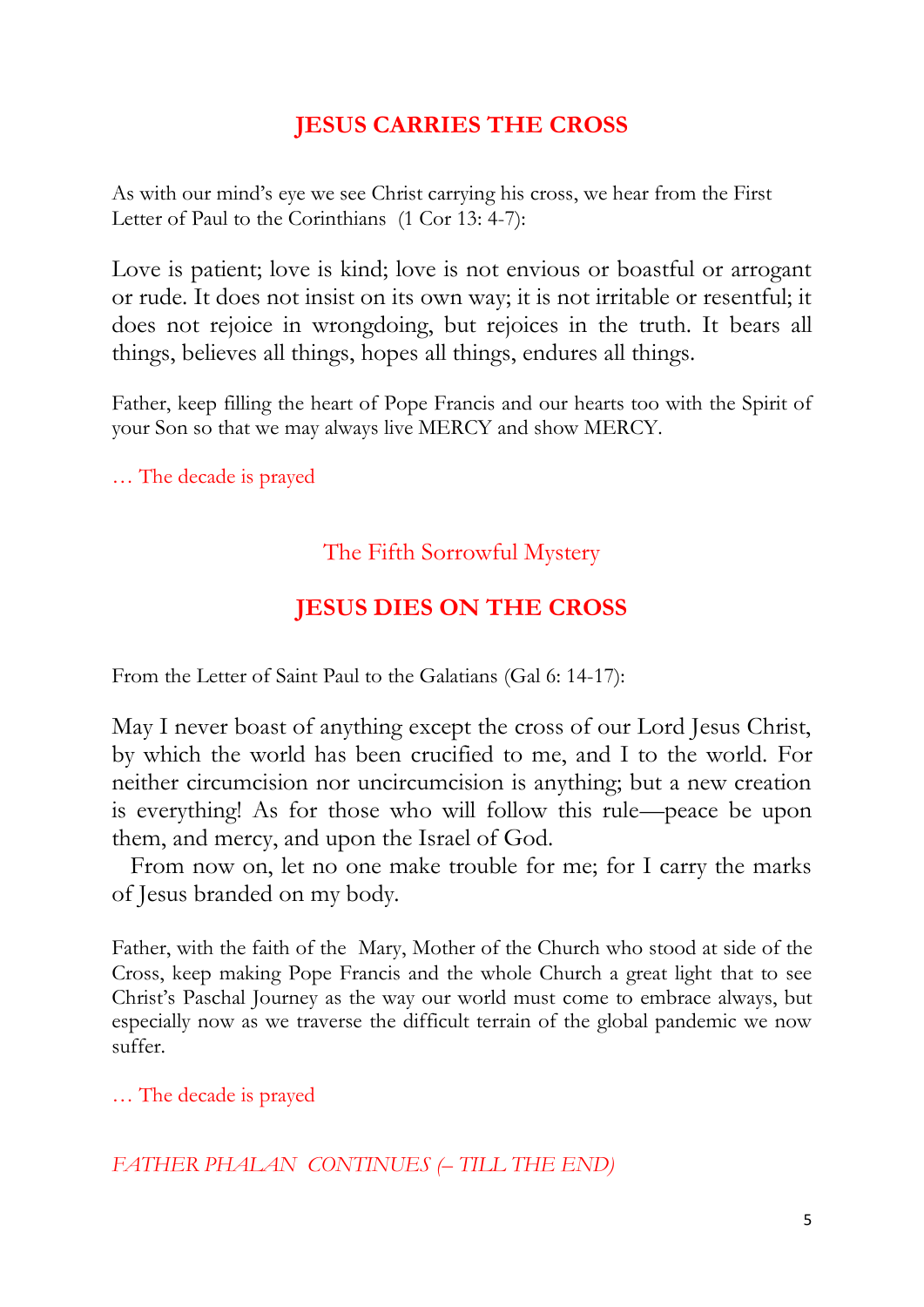## **Let us pray in the words of Pope Emeritus Benedict XVI** LORD JESUS CHRIST,

eternal High Priest, you offered yourself to the Father on the altar of the Cross and through the outpouring of the Holy Spirit gave your priestly people a share in your redeeming sacrifice. Hear our prayer for the sanctification of our priests. Grant that all who are ordained to the ministerial priesthood may be ever more conformed to you, the divine Master. May they preach the Gospel with a pure heart and clear conscience. Let them be shepherds according to your own Heart, single-minded in service to you and to the Church and shining examples of a holy, simple, and joyful life. Through the prayers of the Blessed Virgin Mary, your Mother and ours, draw all priests and the flocks entrusted to their care to the fullness of eternal life where you live and reign with the Father and the Holy Spirit, one God, for ever and ever.

The Rosary Relay next year will be prayed on Friday June 11, 2021.

We now pass the Rosary Relay from Lourdes to Saint Bernadette Parish Church, Gabarone, Southern Botswana.

**The Lord be with you…**

**May the blessing of almighty God,** the Father, and the Son,  $\overline{\mathbf{A}}$  and the Holy Spirit, **descend upon you and remain with you for ever.**

R. Amen.